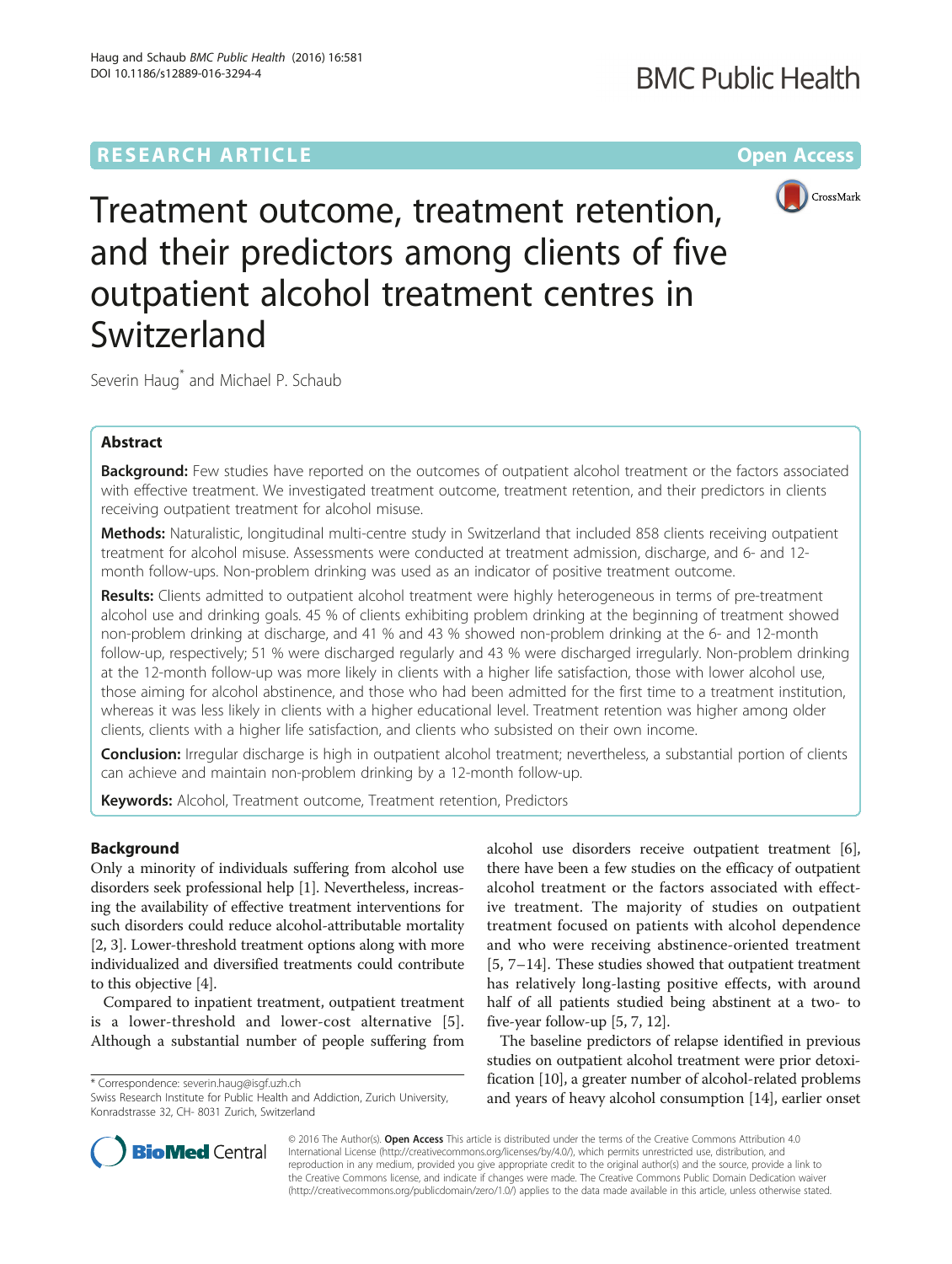of alcohol dependence [[9](#page-8-0)], higher severity of alcohol dependence, a greater number of prior treatments, higher levels of depression and anxiety [[13](#page-8-0)], suicidal attempts prior to treatment [[9\]](#page-8-0), and a fewer number of positive life events before treatment [\[5](#page-8-0)]. Furthermore, various demographic predictors of relapse have been identified, including lower socio-economic level [\[14](#page-8-0)], lower secondary school qualification, no professional training [[9\]](#page-8-0), and younger age [[7\]](#page-8-0). The results concerning gender remain controversial, with several studies revealing that female gender is associated with relapse [[5, 14](#page-8-0)] and others indicating that it is associated with achievement of abstinence [[7](#page-8-0)].

Regarding treatment characteristics, treatment dropout has been found to significantly predict relapse [[5](#page-8-0), [10](#page-8-0)]; thus, it represents a major barrier to successful treatment outcomes. A systematic review [\[15\]](#page-8-0) of dropout from addiction treatment revealed that it was particularly high within non-residential and outpatient treatment settings. Across all 122 studies included in this review, cognitive deficits, low treatment alliance, personality disorders, and younger age were the most consistent risk factors of dropout [[15\]](#page-8-0). However, to date, only one study examined the factors associated with retention in outpatient alcohol treatment. This study, conducted in Brazil, revealed that the use of adjuvant medication, severe alcohol dependence, higher age, and higher frequency of alcohol consumption were associated with better treatment retention after four weeks of treatment [[11](#page-8-0)].

Although intensive abstinence-oriented treatment for clients with severe alcohol use disorders still represents a substantial proportion of outpatient treatment programs, these programs are nowadays characterized by a considerable diversity of treatment modalities (eg considering controlled drinking goals) and treatment durations (eg including short-term treatment) [[16](#page-8-0), [17](#page-8-0)]. In Switzerland, almost all (90 %) outpatient alcohol treatment services provide information on controlled drinking as a treatment objective and around 81 % and 64 % offer controlled drinking as the final objective for alcohol misusers and patients with alcohol dependency, respectively [[16\]](#page-8-0). This underlines the need for studies with broader inclusion and outcome criteria.

Considering this, we conducted a multi-centre, longitudinal, naturalistic effectiveness study, that is, a study carried out under the conditions of routine counselling practice, including clients with heterogeneous problem severity and comorbid disorders, as well as counsellors who apply exactly those methods that they usually do and are experienced in [\[18](#page-9-0)]. This study, conducted in Switzerland, included assessments at treatment admission, treatment discharge, and at 6- and 12-month follow-ups and investigated outcomes of alcohol treatment as well as the predictors of treatment retention and outcome. Because clients of outpatient treatment are highly heterogeneous in terms of alcohol use at admission, and for a substantial portion of clients the outpatient treatment was aftercare following inpatient treatment or alcohol detoxification, we examined treatment outcomes separately for clients with problem drinking at baseline and those without.

### **Methods**

### Study design and main outcome

This longitudinal, multi-centre naturalistic study on the effectiveness of outpatient alcohol treatment in Switzerland was conducted between March 2011 and January 2015. Because of the heterogeneity of clients in outpatient alcohol treatment in terms of drinking goals and alcohol use, and in contrast to previous studies in outpatient settings, we did not use alcohol abstinence as an indicator of positive treatment outcome. Instead, we defined a positive treatment outcome as non-problem drinking according to the consumption items of the Alcohol Use Disorders Identification Test (AUDIT-C) [[19](#page-9-0)]. Treatment retention was defined as regular discharge with or without transition to another institution (see also the section on measures and instruments). Assessments were conducted at treatment admission and treatment discharge, and at 6- and 12- month follow-ups. This study was approved by the Local Ethics Committee of the Canton of Zurich, Switzerland (KEK-StV-Nr. 05/11). All study participants gave their written informed consent.

Four of the participating treatment centres initiated this study and one centre joined the study after the study procedures had been defined. The study authors, who were from the external Swiss Research Institute for Public Health and Addiction, were responsible for the study design, outcome measures, data analysis, and publications.

#### Participants

Study participants were recruited from 5 Swiss outpatient alcohol treatment centres in the greater areas of Berne (Stiftung Berner Gesundheit and Blaues Kreuz Bern), Zurich (Zürcher Fachstelle für Alkoholprobleme), Aarau (Aargauische Stiftung Suchthilfe), and Baden (Beratungszentrum Bezirk Baden). Although the participating centres provide treatment for clients in various regions of Switzerland, both residential (rural/urban) and language (French and German), the treatment centres and the data collected are not representative of all outpatient alcohol treatment centres in Switzerland.

Clients who had entered treatment between March 2011 and November 2012 and who had completed treatment before December 2013 were invited to participate if they met the following inclusion criteria: (1) their own alcohol consumption was the main reason for treatment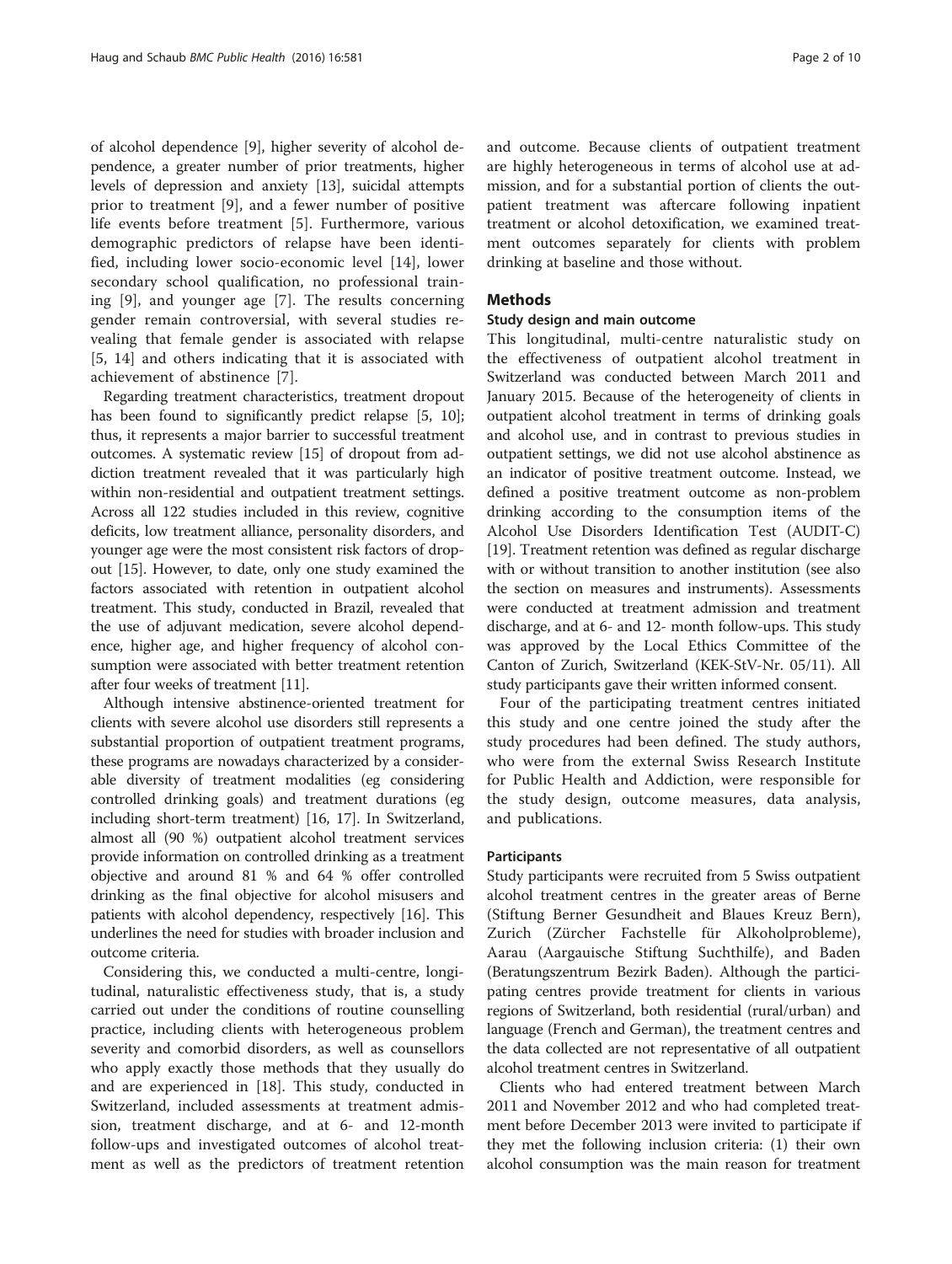and (2) at least 3 counselling sessions were provided during treatment. Clients were excluded from study participation if they met one or more of the following criteria: (1) they had cognitive impairments or language difficulties that did not allow them to complete the questionnaires, (2) they were being represented by a legal guardian, or (3) they had had an acute emergency situation.

Within the study period, a total of 2,513 clients entered treatment due to their own alcohol consumption. Of these, 340 (13.5 %) were excluded because of one or more of the above mentioned exclusion criteria. A further 925 (36.8 %) were excluded for having less than 3 counselling sessions throughout treatment. Thus, a total of 1,248 persons were eligible for study participation. Of these, 1,009 (80.8 %) provided informed consent. The 858 clients who finished treatment before December 2013 represented the sample for analysis within the present study. Out of the 858 clients participating in the study, 311 (36.2 %) completed measures at the end of treatment, 532 (62.0 %) at the 6-month follow-up, and 512 (59.7 %) at the 12-month follow-up.

### Treatment content

We conducted no systematic assessment of treatment content. However, all of the involved institutions utilized motivational interviewing approaches (ie the pros and cons of alcohol abstinence and alcohol reduction; strategies for goal achievements) [[20\]](#page-9-0), the principles of cognitive behavioural therapy (identifying risk situations, situational analysis, relapse prevention), and behavioural self-management (drinking diary).

#### Measures and instruments

The following data were assessed at treatment admission by the counsellor as part of the routinely applied information network on addiction care and therapy in Switzerland (ie 'act-info'): (1) sex, (2) age in years (continuous), (3) nationality, (4) education level, (5) means of subsistence, (6) partnership status, (7) whether there are children living in the household, (8) aftercare following alcohol withdrawal treatment, (9) referring person or institution, and (10) whether this was the first or the second or further admission to the respective alcohol treatment centre.

The type of treatment completion was also assessed by the counsellor using the following response options: (1) regular discharge without transition to another institution, (2) regular discharge with transition to another institution, (3) change of residence, (4) hospitalisation, (5) imprisonment, (6) loss of contact, (7) discontinuation of treatment, and (8) death. Participants were assigned to the treatment retention group (or 'regular treatment discharge' group) if their counsellor selected response options  $(1)$  or  $(2)$ . Response options  $(3)$ – $(8)$  were considered examples of irregular discharge.

The following data were assessed via self-administered questionnaire (completed by clients) at the beginning and end of treatment as well as at the 6- and 12-month follow-ups: (1) alcohol use, (2) general health status, (3) life satisfaction, and (4) drinking goal.

Alcohol use was assessed using the short form of the Alcohol Use Disorders Identification Test, the AUDIT-C [[19\]](#page-9-0). This comprises 3 items on (1) frequency of alcohol consumption ('How often do you have a drink containing alcohol?' with the response options 'never', 'monthly or less', '2–4 times a month', '2–3 times a week', and '4 or more times a week'), (2) quantity of alcohol consumption ('How many drinks do you have on a typical day when you are drinking?' with the response options '1–2 drinks', '3–4 drinks', '5–6 drinks', '7–9 drinks', and '10 or more drinks'; pictures were used to illustrate the quantity of a standard drink, which corresponded to 12–14 g of pure alcohol), and (3) binge drinking ('How often do you have 6 or more drinks on one occasion?' with the response options 'never', 'less than monthly', 'monthly', 'weekly', and 'daily or almost daily'). Compared to other screening questionnaires, the AUDIT-C showed good psychometric properties and has clear advantages because of its brevity [[21](#page-9-0)]. Based on a recent validation study of a large German sample, a cut-off of ≥4 for women and ≥5 for men was used to define problem drinking [\[22\]](#page-9-0).

Self-rated general health [\[23\]](#page-9-0) was assessed via the item 'Would you say your health in general is: (1) excellent, (2) very good, (3) good, (4) fair, or (5) poor?' Life satisfaction was assessed by using the Questions on Life Satisfaction instrument [\[24\]](#page-9-0), which covers eight areas of life usually relevant to some degree to everyone in the Western world: friends/acquaintances, leisure time/hobbies, health, income/financial security, occupation/work, housing/ living conditions, family life/children, and partner relationship/sexuality. The participants rated their satisfaction with each area on a 5-point scale ranging from 'not satisfied' to 'very satisfied'. The total score, which is the sum of the eight item scores, ranges from 8–40. A psychometric evaluation of the Questions on Life Satisfaction demonstrated that this instrument has a high level of internal consistency and adequate sensitivity and construct validity [\[24](#page-9-0)].

Drinking goals were assessed by the item 'Which is currently your personal goal concerning alcohol consumption?' The response options were as follows: (1) 'I want to be abstinent', (2) 'I only want to drink a certain quantity of alcohol', (3) 'I have not decided yet', and (4) 'I do not want to restrict myself'.

#### Statistical analysis

First, we described the demographic, health-related, and treatment characteristics of clients at baseline. Second, we conducted non-response analyses (t-tests for continuous and  $\chi^2$ -tests for categorical variables) to examine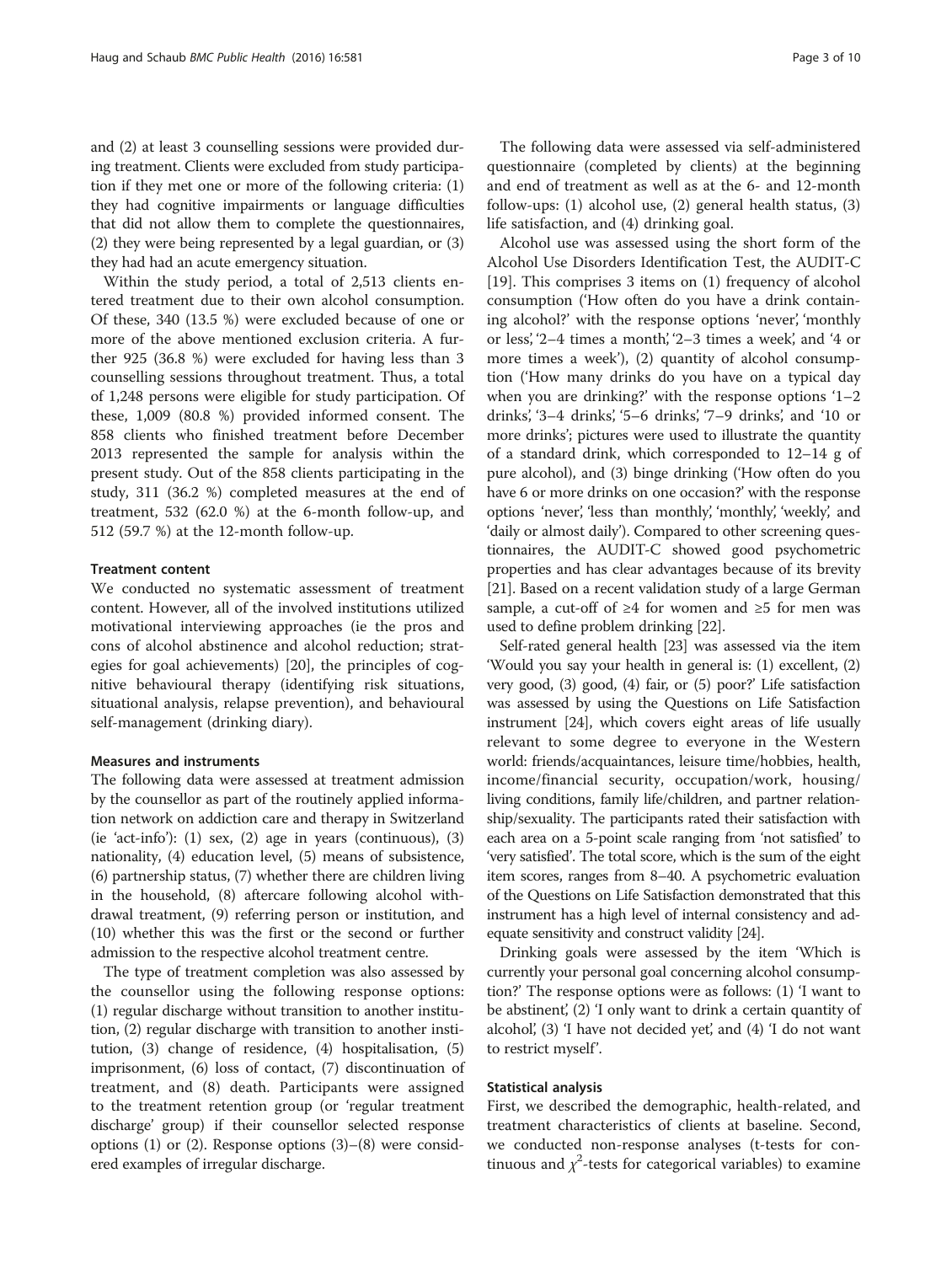whether the study participants who completed the questionnaires at treatment discharge and the follow-up assessments differed from those who did not respond to these assessments.

Third, we determined the number and percentages of study participants who exhibited a positive treatment outcome at discharge and at the 6- and 12-month follow-ups. As noted before, a positive treatment outcome was defined as non-problem drinking according to the AUDIT-C [[19\]](#page-9-0) using the cut-offs of ≥4 for women and ≥5 for men [[22\]](#page-9-0). Clients of outpatient treatment are highly heterogeneous in terms of alcohol use at admission, and for a substantial portion of clients, the outpatient treatment was aftercare following inpatient treatment or alcohol detoxification. Thus, we decided to examine treatment outcome separately for clients with problem drinking at baseline and those without. Treatment outcome was also determined separately (1) considering all available data at each time of measurement and (2) using an imputed dataset wherein missing values at discharge and follow-up assessments were replaced via the multiple imputation [\[25](#page-9-0)] procedure of SPSS [\[26](#page-9-0)]. The main advantages of multiple imputation are that it results in less biased estimates, providing more validity than complete case analyses or other approaches used to deal with missing data. Furthermore, it uses all available data, thereby preserving sample size and statistical power [[27](#page-9-0)]. Particularly, significant differences between responders and non-responders within this study underlined the need to impute missing data both at treatment discharge and at the follow-up assessments. We created 20 imputed datasets using all available data (demographic-, health-, and alcohol- and treatment-related variables) at admission, discharge, and follow-up.

Finally, we performed separate binary logistic regression analyses (subsequently referred to as the 'univariate analyses') to evaluate the ability of each client characteristic to predict treatment retention and outcome at the 12-month follow-up. After examining the univariate predictors, a multivariate prediction model was developed for each dependent variable. As suggested by [\[28\]](#page-9-0), variable selection comprised the following steps: (1) significant predictors ( $p < .05$ ) from the univariate analyses were entered into the preliminary multivariate model; (2) variables that were non-significant at  $p > .05$  were removed one at a time, with those with the highest p-values being removed first (backward selection); and (3) to account for suppressor effects, the resulting model was verified by adding each of the variables excluded in step (2) separately into the regression model. In this last step, only variables that remained significant at  $p < .05$  were retained in the final model (forward selection). All data were analysed using SPSS Statistics 22. All statistical tests were two-tailed and had significance levels at  $p < .05$ .

### Results

#### Client characteristics at admission

The characteristics of study participants at admission are displayed in Table [1.](#page-4-0) Of the 858 study participants, 563 (65.6 %) were male. The mean age of the whole sample was 45.3 years. Problem drinking (according to the AUDIT-C cut-offs mentioned previously) was found in 564 (65.7 %) participants.

### Treatment characteristics and treatment discharge

The mean duration of treatment was  $225.8$  days  $(SD =$ 185.9) with a mean of 9.7  $(SD = 7.9)$  individual and 0.8  $(SD = 3.3)$  group sessions provided. A total of 433 (50.5 %) participants were discharged regularly with  $(n = 31;$ 3.6 %) or without  $(n = 402; 46.9)$  transition to another institution. In contrast, 366 (42.7 %) participants were discharged irregularly because of a change of residence  $(n = 11; 1.3 \%)$ , hospitalisation  $(n = 4; 0.5 \%)$ , imprisonment  $(n = 3; 0.3 \%)$ , loss of contact  $(n = 303; 35.3 \%)$ , discontinuation of treatment ( $n = 40$ ; 4.7 %), or death  $(n = 5; 0.6 \%)$ . Data concerning discharge were missing for 59 participants (6.9 %).

#### Non-response analysis

In comparing participants who completed the questionnaires at treatment discharge and those who did not, we found that non-responders had a poorer health status  $(\chi^2 = 12.7, p < .01)$  and lower life satisfaction (t = 5.4,  $p < .01$ ); were less often assigned to treatment by a judge, employer, or teacher ( $\chi^2 = 23.4$ ,  $p < .01$ ); more often subsisted on monetary resources other than their own income ( $\chi^2$  = 14.7,  $p < .01$ ); and were more often discharged irregularly ( $\chi^2$  = 285.2, *p* < .01).

At the 6-month follow-up, non-responders were younger than were responders  $(t = 2.7, p = .01)$ ; furthermore, they more often subsisted on monetary resources other than their own income ( $\chi^2$  = 7.9, p = .05), attended fewer group sessions ( $t = 2.2$ ,  $p = .03$ ), and were more often discharged irregularly ( $\chi^2$  = 36.8, *p* < .01).

Non-responders at the 12-month follow-up were also significantly younger than were responders  $(t = 5.1,$  $p < .01$ ). Furthermore, they more often did not have Swiss nationality ( $\chi^2$  = 8.4,  $p < .01$ ), subsisted on monetary resources other than their own income ( $\chi^2$  = 13.2, p < .01), tended to have a lower life satisfaction (t = 3.0,  $p < .01$ ), and were more often discharged irregularly ( $\chi^2$  = 40.9,  $p < .01$ ).

### Treatment outcome

Due to selective non-response, eg of clients with irregular discharge, the percentage of clients with a positive treatment outcome (ie non-problem drinking) was higher when we considered only the available data compared to the imputed data (Table [2](#page-5-0)). Using the imputed data,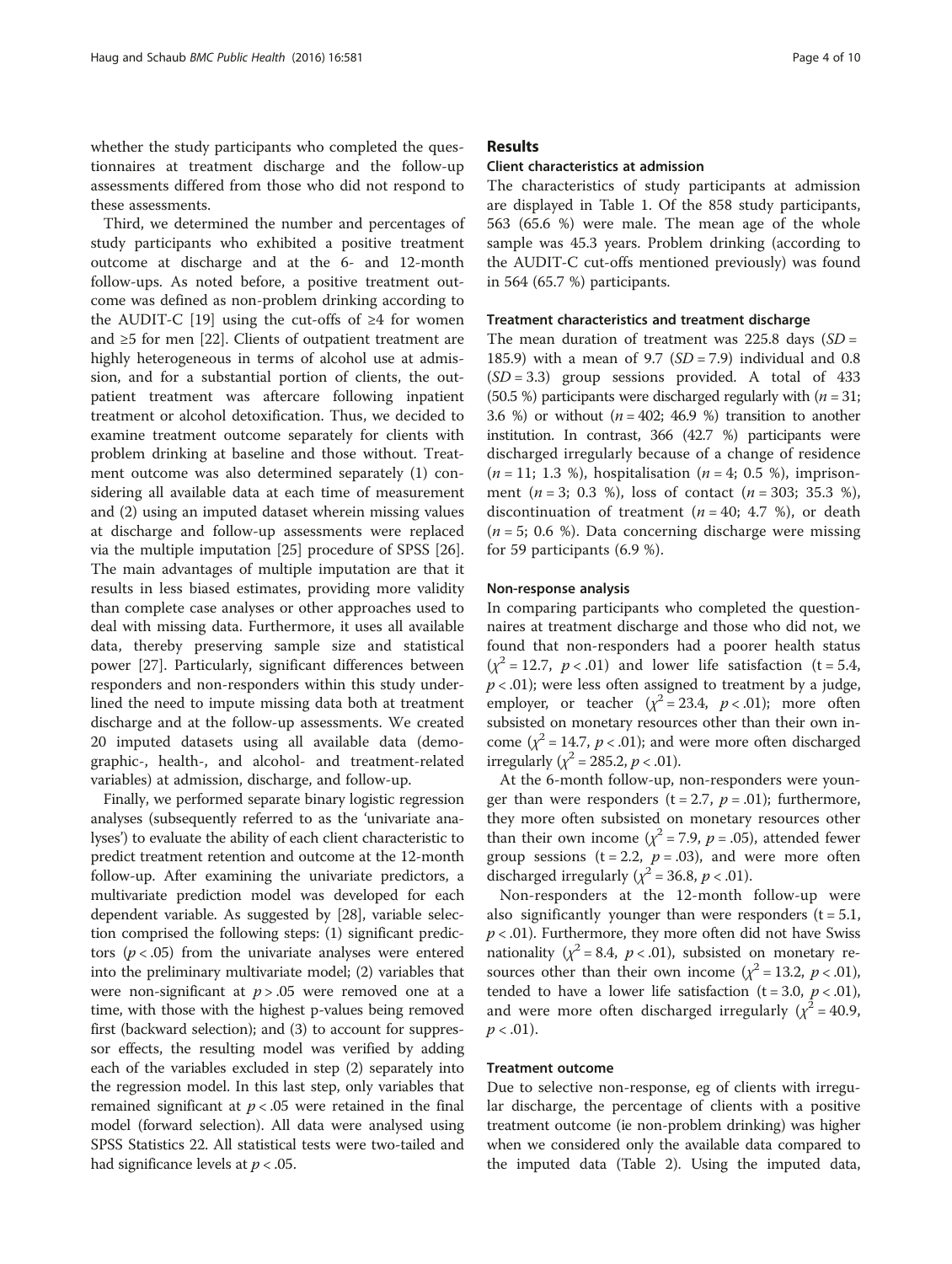#### <span id="page-4-0"></span>Table 1 Client characteristics at treatment admission

|                                                                                          | Study participants<br>$(n = 858)$ |
|------------------------------------------------------------------------------------------|-----------------------------------|
| Sex                                                                                      |                                   |
| Female                                                                                   | 295 (34.4 %)                      |
| Male                                                                                     | 563 (65.6 %)                      |
| Age in years, M (SD)                                                                     | 45.3 (12.5)                       |
| $18 - 30$                                                                                | 121 (male: 93 [76.9 %])           |
| $31 - 50$                                                                                | 427 (male: 279 [65.3 %])          |
| $51 - 84$                                                                                | 298 (male: 186 [62.4 %])          |
| Missing                                                                                  | 12 (1.4 %)                        |
| Nationality                                                                              |                                   |
| Swiss                                                                                    | 739 (86.1 %)                      |
| Other (mainly German, Italian, French,<br>or Portuguese)                                 | 112 (13.1 %)                      |
| Missing                                                                                  | 7 (0.8 %)                         |
| Educational level                                                                        |                                   |
| Low (no or partly completed<br>compulsory education)                                     | 114 (13.3 %)                      |
| Medium (compulsory or vocational<br>education/apprenticeship)                            | 430 (50.1 %)                      |
| High (higher vocational education<br>or university)                                      | 149 (17.4 %)                      |
| Missing                                                                                  | 165 (19.2 %)                      |
| Means of subsistence                                                                     |                                   |
| Own income                                                                               | 471 (54.9 %)                      |
| Savings or pension                                                                       | 131 (15.3 %)                      |
| Social welfare                                                                           | 172 (20.0 %)                      |
| Partner or family members                                                                | 65 (7.6 %)                        |
| Other                                                                                    | 12 (1.4 %)                        |
| Missing                                                                                  | 7 (0.8 %)                         |
| Partnership status                                                                       |                                   |
| No or temporary partnership                                                              | 333 (38.8 %)                      |
| Stable, living apart                                                                     | 103 (12.0 %)                      |
| Stable, living together                                                                  | 362 (42.2 %)                      |
| Missing                                                                                  | 60 (7.0 %)                        |
| Children living in the household                                                         |                                   |
| Νo                                                                                       | 654 (76.2 %)                      |
| Yes                                                                                      | 196 (22.8 %)                      |
| Missing                                                                                  | 8 (0.9 %)                         |
| Self-rated general health                                                                |                                   |
| Excellent/very good                                                                      | 255 (29.7 %)                      |
| Good                                                                                     | 384 (44.8 %)                      |
| Poor                                                                                     | 190 (22.1 %)                      |
| Missing                                                                                  | 29 (3.4 %)                        |
| Life satisfaction (Questions on Life Satisfaction,<br>scores ranging from 10-40), M (SD) | 27.6(6.2)                         |

Missing 27 (3.1 %)

# Table 1 Client characteristics at treatment admission (Continued)

| Problem drinking (AUDIT-C cut-offs)                 |                                                               |
|-----------------------------------------------------|---------------------------------------------------------------|
| Yes                                                 | 564 (65.7 %)<br>(male: 356 [63.2 %],<br>female: 208 [70.5 %]) |
| No                                                  | 260 (30.3 %)<br>(male: 187 [33.2 %],<br>female: 73 [24.7 %])  |
| Missing                                             | 34 (4.0 %)                                                    |
| Drinking goal                                       |                                                               |
| I do not want to restrict myself                    | 8 (0.9 %)                                                     |
| Controlled drinking                                 | 375 (43.7 %)                                                  |
| Abstinence                                          | 350 (40.8 %)                                                  |
| Have not yet decided                                | 72 (8.4 %)                                                    |
| Missing                                             | 53 (6.2 %)                                                    |
| Admission to respective alcohol<br>treatment centre |                                                               |
| First admission                                     | 611 (71.2 %)                                                  |
| Second or further admission                         | 247 (28.8 %)                                                  |
| Treatment assignment                                |                                                               |
| Own initiative                                      | 312 (36.4 %)                                                  |
| Partner, family, or friends                         | 100 (11.7 %)                                                  |
| Health institution                                  | 246 (28.7 %)                                                  |
| Social services                                     | 43 (5.0 %)                                                    |
| Judge                                               | 99 (11.5 %)                                                   |
| Employer or teacher                                 | 32 (3.7 %)                                                    |
| Missing                                             | 26 (3.0 %)                                                    |
| Aftercare following alcohol<br>withdrawal treatment |                                                               |
| <b>No</b>                                           | 708 (82.5 %)                                                  |
| Yes                                                 | 135 (15.7 %)                                                  |
| Missina                                             | 15 (1 7 %)                                                    |

Notes: Values are numbers (%) unless specified otherwise. AUDIT-C consumption items of the alcohol use disorders identification test. AUDIT-C cut-offs for problem drinking were ≥5 and ≥4 for men and women, respectively

45.2 % of clients with problem drinking at admission showed non-problem drinking at the end of treatment, and 41.1 % and 43.2 % showed non-problem drinking at the 6- and 12-month follow-ups, respectively. Among clients with non-problem drinking at admission, some of whom were receiving outpatient treatment as aftercare following inpatient detoxification, 86.6 % remained nonproblem drinkers at the end of treatment, while 79.6 % and 80.4 % showed non-problem drinking at the 6- and 12-month follow-ups, respectively.

# Predictors of outcome at 12-month follow-up

The univariate predictors of a positive treatment outcome at the 12-month follow-up are presented in Table [3](#page-6-0). The results of the multivariate regression model predicting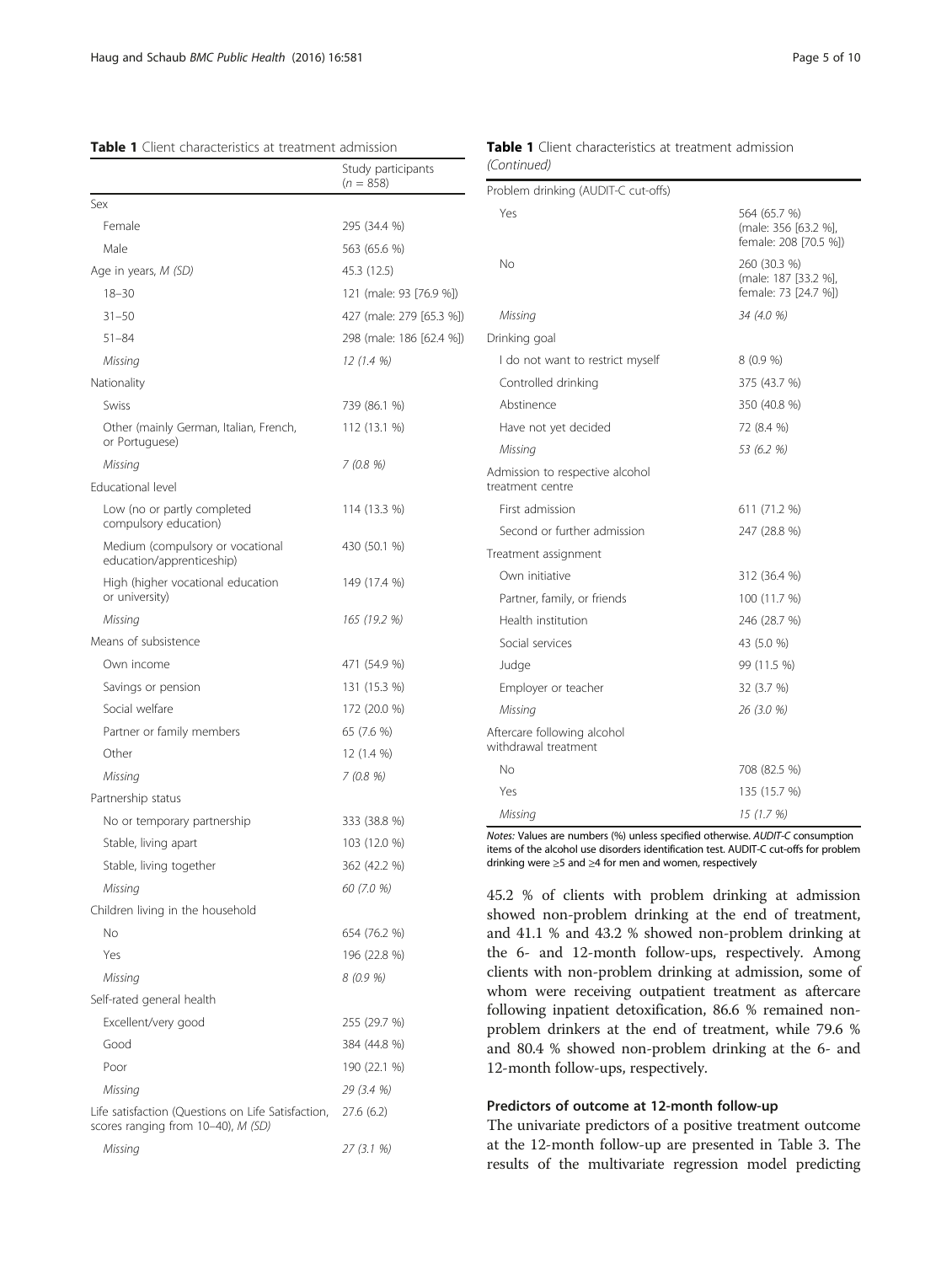|                                                               | Discharge                               |  | 6-months follow up                                   |  | 12-months follow up                                  |              |
|---------------------------------------------------------------|-----------------------------------------|--|------------------------------------------------------|--|------------------------------------------------------|--------------|
|                                                               | Available data<br>$(n = 308)$ (95 % CI) |  | Imputed data Available data<br>$(n = 523)$ (95 % CI) |  | Imputed data Available data<br>$(n = 502)$ (95 % CI) | Imputed data |
| Problem drinking at admission                                 | 55.5 % (48.7-62.8 %) 45.2 %             |  | 44.4 % (39.0-49.6 %) 41.1 %                          |  | 46.1 % (40.7-51.5 %) 43.2 %                          |              |
| Non-problem drinking at admission 93.1 % (88.2–98.0 %) 86.6 % |                                         |  | 81.9 % (75.5-87.7 %) 79.6 %                          |  | 83.0 % (76.5-88.9 %) 80.4 %                          |              |

<span id="page-5-0"></span>Table 2 Percentage of clients with a positive treatment outcome (non-problem drinking according to the AUDIT-C) at discharge and follow up assessments, separated by problem drinking at treatment admission

Notes: Available data: all available data at any time of assessment are considered; Imputed data: missing values were imputed using multiple imputation AUDIT-C consumption items of the alcohol use disorders identification test, 95 % CI 95 % confidence interval. AUDIT-C cut-offs for problem drinking were >5 and ≥4 for men and women, respectively

non-problem drinking at the 12-month follow-up are displayed in Table [4](#page-7-0). We found a greater likelihood of a positive treatment outcome among clients with (1) a lower or medium educational level, (2) a higher life satisfaction, (3) non-problem drinking at admission, (4) a goal of abstinence compared to controlled drinking, and (5) first-time admission to a treatment institution.

After controlling for client characteristics at treatment admission, we found that treatment retention was a significant predictor of a positive treatment outcome (OR 1.95, 95 % CI 1.33-2.85, p < .01), with 64.5 % of clients with regular discharge and 48.2 % of those with irregular discharge showing non-problem drinking at the 12-month follow-up.

### Predictors of treatment retention

The univariate predictors of treatment retention are presented in Table [3.](#page-6-0) The results of the multivariate regression model predicting treatment retention are displayed in Table [5.](#page-7-0) Ultimately, we found a higher likelihood of treatment retention in (1) older clients and (2) clients with a higher life satisfaction. However, we found a lower likelihood of retention among clients who subsisted on their savings, pension, or social welfare compared to those who subsisted on their own income.

## **Discussion**

We investigated treatment outcome and the predictors of treatment retention and outcome in clients receiving outpatient alcohol treatment in Switzerland. While previous studies on this topic focused exclusively on patients with present alcohol use disorders, clients in our study were more heterogeneous, as we included clients without alcohol use due to prior detoxification at another institution and those who reduced their alcohol use prior to treatment admission to a non-hazardous level. There were four main findings: (1) Clients admitted to outpatient alcohol treatment were highly heterogeneous in terms of pre-treatment alcohol use and drinking goals. (2) Approximately 4 out of 10 clients with problem drinking at the beginning of treatment showed non-problem drinking at the 6- and 12-month follow-up assessments; in contrast, approximately 8 out

of 10 initially non-problem drinking clients, some of whom were receiving outpatient treatment as aftercare following detoxification, remained non-problem drinkers at the 6- and 12-month follow-up assessments. (3) Positive treatment outcome was more likely in clients with a higher life satisfaction, those with lower alcohol use, those aiming for alcohol abstinence, and those who had been admitted into a treatment institution for the first time; in contrast, the likelihood of a positive outcome was lower among clients with a higher educational level. (4) Treatment retention was higher among older clients, clients with a higher life satisfaction, and clients who subsisted on their own income.

The heterogeneity of participants concerning alcohol use and drinking goals reflects the naturalistic study design, as we did not exclude clients without present alcohol use disorders and there is a relatively large distribution of outpatient treatment programs focusing on controlled drinking in Switzerland [\[16\]](#page-8-0). However, this heterogeneity also precludes comparison of treatment outcome results with those of previous studies, which typically focused on abstinence-oriented treatment in clients presenting alco-hol use disorders [\[5](#page-8-0), [9](#page-8-0), [12](#page-8-0), [13](#page-8-0)]. The results of the present study indicate that for problem drinkers at admission, most of the achievements made during outpatient alcohol treatment were maintained over the study period; we observed only slightly worse treatment outcomes at the 6- and 12-month follow-ups compared to at treatment discharge. These results will help providers of similar outpatient alcohol treatment programs by providing figures for comparison, and further allow for an estimation of the probability that clients with and without initial problem drinking will achieve and maintain a positive treatment outcome.

Although we cannot directly compare our results concerning treatment outcome with previous studies, we can still do so with the predictors of treatment outcome. These findings were generally in line with previous studies. Similar to findings on abstinence-oriented outpatient alcohol treatments [\[5](#page-8-0), [10\]](#page-8-0), our study showed that treatment dropout or irregular discharge was negatively associated with treatment outcome. Furthermore, similar to previous studies on outpatient alcohol treatment [\[5](#page-8-0), [13, 14\]](#page-8-0), greater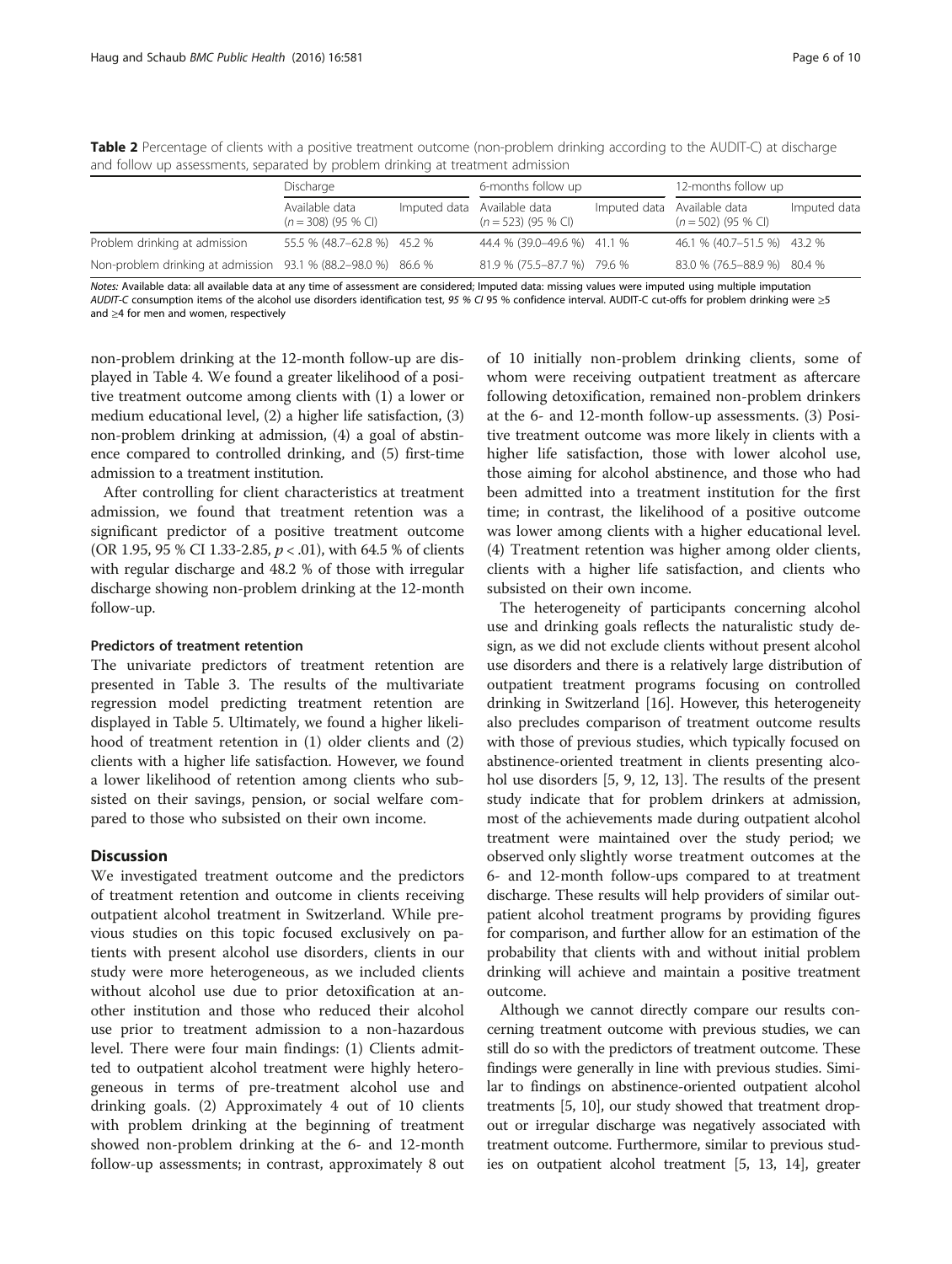| Client characteristic at treatment admission     | Non-problem drinking at 12-month follow-up OR (95 % CI) | Treatment retention OR (95 % CI) |
|--------------------------------------------------|---------------------------------------------------------|----------------------------------|
| Sex                                              |                                                         |                                  |
| Male (Ref.)                                      |                                                         |                                  |
| Female                                           | $0.93$ $(0.64 - 1.35)$                                  | $0.83(0.61 - 1.11)$              |
| Age in years                                     | $1.02$ $(1.01-1.04)$ **                                 | $1.02$ $(1.00-1.03)$ **          |
| Nationality                                      |                                                         |                                  |
| Swiss (Ref.)                                     |                                                         |                                  |
| Other                                            | $1.69(0.91 - 3.14)$                                     | $0.91(0.60 - 1.38)$              |
| Educational level                                |                                                         |                                  |
| Low (Ref.)                                       |                                                         |                                  |
| Medium                                           | $1.20(0.68 - 2.12)$                                     | $1.01$ $(0.65 - 1.57)$           |
| High                                             | $0.47$ (0.24-0.91)*                                     | $1.29(0.77 - 2.18)$              |
| Means of subsistence                             |                                                         |                                  |
| Own income (Ref.)                                |                                                         |                                  |
| Savings or pension                               | $0.68$ $(0.42 - 1.13)$                                  | $0.62$ $(0.41 - 0.92)$ *         |
| Social welfare                                   | 1.24 (0.75-2.06)                                        | $0.43$ (0.30-0.63)**             |
| Partner or family members                        | $0.71(0.35 - 1.43)$                                     | $0.92(0.53 - 1.59)$              |
| Partnership status                               |                                                         |                                  |
| No or temporary partnership (Ref.)               |                                                         |                                  |
| Stable, living apart                             | $1.34(0.71 - 2.56)$                                     | $0.95(0.59 - 1.51)$              |
| Stable, living together                          | 1.29 (0.88-1.91)                                        | $1.63$ (1.19-2.23)**             |
| Children living in the household                 |                                                         |                                  |
| No (Ref.)                                        |                                                         |                                  |
| Yes                                              | $1.01$ $(0.62 - 1.67)$                                  | $1.09(0.71 - 1.65)$              |
| Self-rated general health                        |                                                         |                                  |
| Excellent/very good (Ref.)                       |                                                         |                                  |
| Good                                             | $0.58$ (0.38-0.89)*                                     | $0.58$ (0.42-0.81)**             |
| Poor                                             | $0.67$ $(0.41 - 1.10)$                                  | $0.52$ (0.35-0.77)**             |
| Life satisfaction (score 10-40)                  | $1.07$ $(1.04 - 1.11)^{**}$                             | $1.09$ $(1.07-1.12)$ **          |
| Problem drinking according to AUDIT-C cut-offs   |                                                         |                                  |
| No (Ref.)                                        |                                                         |                                  |
| Yes                                              | $0.18(0.11 - 0.28)$ **                                  | $0.66$ (0.48-0.90)**             |
| Drinking goal                                    |                                                         |                                  |
| Abstinence (Ref.)                                |                                                         |                                  |
| I do not want to restrict myself                 | $0.43(0.09 - 1.98)$                                     | 2.50 (0.50-12.58)                |
| Controlled drinking                              | $0.23$ (0.16-0.35)**                                    | $1.04(0.76 - 1.40)$              |
| Have not yet decided                             | $0.35$ (0.18-0.70)**                                    | $0.69(0.41 - 1.18)$              |
| Admission to respective alcohol treatment centre |                                                         |                                  |
| First admission (Ref.)                           |                                                         |                                  |
| Second or further admission                      | $0.58$ (0.40-0.86)**                                    | $0.71$ $(0.52 - 0.97)^*$         |
| Treatment assignment                             |                                                         |                                  |
| Own initiative (Ref.)                            |                                                         |                                  |
| Partner, family, or friends                      | 2.46 (1.37-4.44)**                                      | $0.88(0.55 - 1.41)$              |
| Health institution                               | 2.08 (1.34-3.24)**                                      | $1.00(0.71 - 1.43)$              |
|                                                  |                                                         |                                  |

<span id="page-6-0"></span>Table 3 Univariate predictors of a positive treatment outcome (ie non-problem drinking according to the AUDIT-C cut-offs) at 12-month follow-up and treatment retention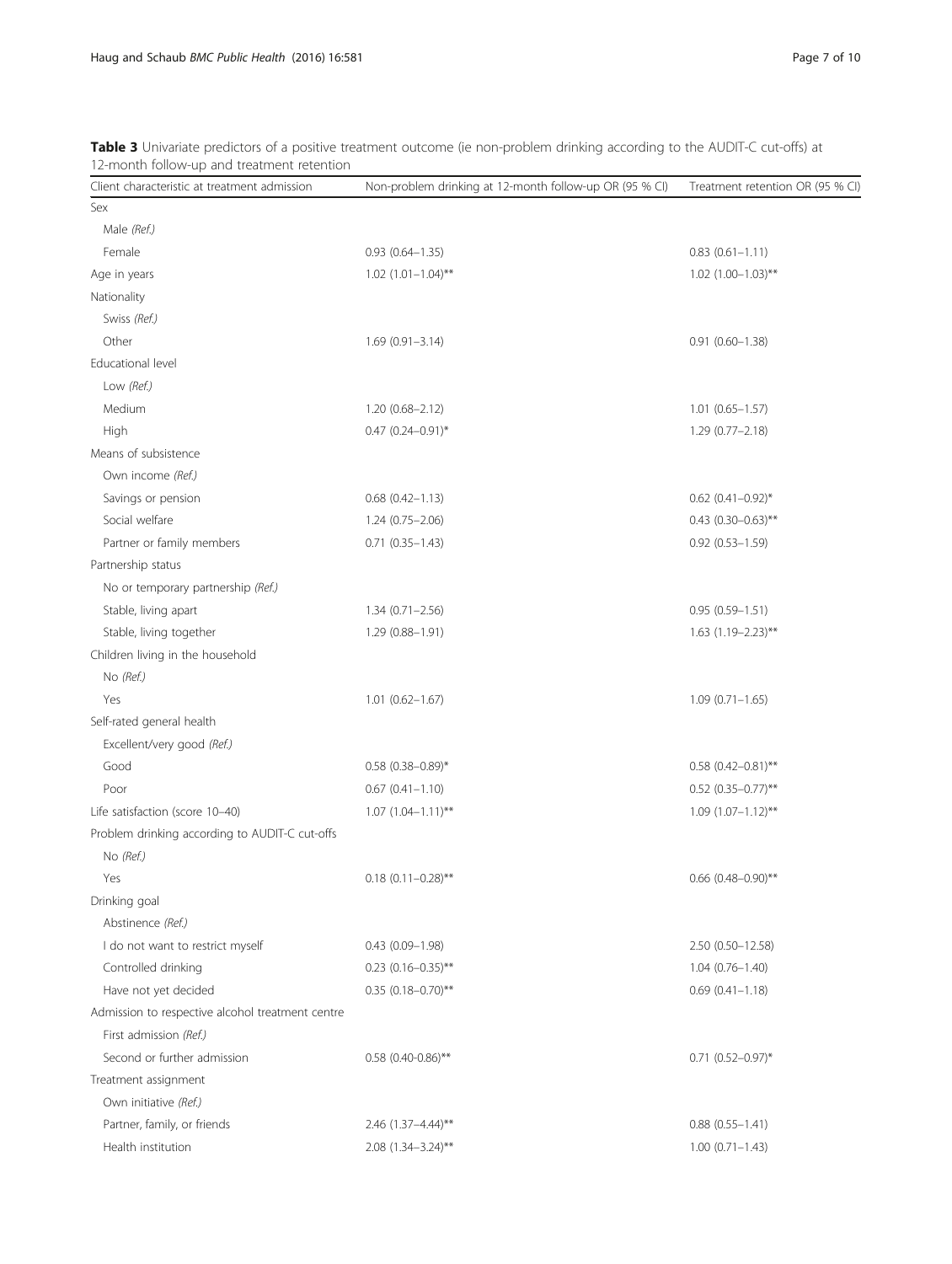<span id="page-7-0"></span>

| Table 3 Univariate predictors of a positive treatment outcome (ie non-problem drinking according to the AUDIT-C cut-offs) at |  |
|------------------------------------------------------------------------------------------------------------------------------|--|
| 12-month follow-up and treatment retention (Continued)                                                                       |  |

| Social service                                   | $1.23(0.47 - 3.25)$  | $0.49(0.25 - 0.98)^*$ |
|--------------------------------------------------|----------------------|-----------------------|
| Judge                                            | $4.07$ (2.05-8.09)** | $2.55(1.50-4.32)$ **  |
| Employer or teacher                              | $3.29$ (1.23-8.77)*  | $1.85(0.81 - 4.22)$   |
| Aftercare following alcohol withdrawal treatment |                      |                       |
| No (Ref.)                                        |                      |                       |
| Yes                                              | 1.58 (0.94-2.64)     | $0.65(0.44 - 0.96)^*$ |

AUDIT-C cut-offs for problem drinking were ≥5 and ≥4 for men and women, respectively

Notes: AUDIT-C consumption items of the alcohol use disorders identification test, OR odds ratio, 95 % CI 95 % confidence interval, Ref. reference category  $*<sub>p</sub> < .05; **p < .01$ 

alcohol use, previous treatments, and higher levels of depressive symptoms and anxiety, which are associated with lower life satisfaction, were predictors of a negative treatment outcome.

In line with our results, previous studies that assessed the impact of self-selected drinking goals on treatment outcome (eg [[29](#page-9-0)–[31](#page-9-0)] revealed better outcomes among those who chose abstinence compared to controlled drinking. However, differences in several characteristics that we did not account for, eg in the motivation to change, between goal abstainers and those aiming for controlled drinking should be considered when interpreting this result [[29](#page-9-0)].

Table 4 Final multivariate regression model of client characteristics predicting positive treatment outcome (ie non-problem drinking according to the AUDIT-C cut-offs) at 12-month follow-up

| Client characteristic at treatment admission       | OR (95 % CI)              |
|----------------------------------------------------|---------------------------|
| Educational level                                  |                           |
| Low (Ref.)                                         |                           |
| Medium                                             | $1.18(0.60 - 2.31)$       |
| High                                               | $0.38(0.17-0.83)$ *       |
| Life satisfaction (Questions on Life Satisfaction) | $1.06$ $(1.02 - 1.11)$ ** |
| Problem drinking (AUDIT-C)                         |                           |
| No (Ref.)                                          |                           |
| Yes                                                | $0.38$ $(0.21 - 0.67)$ ** |
| Drinking goal                                      |                           |
| Abstinence (Ref.)                                  |                           |
| Controlled drinking                                | $0.22$ (0.13-0.37)**      |
| I do not want to restrict myself                   | $0.44(0.04 - 4.74)$       |
| Have not yet decided                               | $0.48$ $(0.21 - 1.07)$    |
| Admission                                          |                           |
| First admission (Ref.)                             |                           |
| Readmission                                        | $0.43$ $(0.25-0.74)$ **   |

AUDIT-C cut-offs for problem drinking were ≥5 and ≥4 for men and women, respectively

Notes: AUDIT-C consumption items of the alcohol use disorders identification test, OR odds ratio, 95 % CI 95 % confidence interval, Ref. reference category  $*p < .05; **p < .01;$  Nagelkerke's R<sup>2</sup> = .30; n = 376

The finding that higher treatment retention is more likely in older clients was in line with a previous study from Brazil [[11](#page-8-0)]; however, unlike our study, this previous study revealed that severity of alcohol dependence and greater frequency of alcohol consumption were also associated with better treatment retention [\[15\]](#page-8-0). In our study, higher life satisfaction, an indicator of lower illness severity, was positively associated with treatment retention.

Several limitations of this study must be mentioned. First, this was a naturalistic longitudinal study that lacked a control group. Therefore, our study cannot provide sufficient evidence of the efficacy of outpatient alcohol treatment; rather, it can only provide estimates of the rate of successful outcome. Second, due to temporal restrictions of study duration, the study did not address longer-term outcomes beyond 12 months. Third, also in connection with the naturalistic study design, we could not assess all of the potential predictors of treatment outcome and retention derived from previous studies. Fourth, outcome data on alcohol use were self-reported and not biochemically verified or cross-validated with other data. Fifth, we did not carry out a systematic assessment of the content for each of the outpatient treatment programmes delivered.

Some of our results might have implications for the provision of outpatient alcohol treatment. First, considering the higher dropout rates among younger clients, those

**Table 5** Final multivariate regression model of client characteristics predicting regular treatment discharge

| Client characteristic at treatment admission       | OR (95 % CI)              |
|----------------------------------------------------|---------------------------|
| Age in years                                       | $1.02$ $(1.01 - 1.03)$ ** |
| Means of subsistence                               |                           |
| Own income (Ref.)                                  |                           |
| Savings or pension                                 | $0.48$ (0.30-0.77)**      |
| Social welfare                                     | $0.61$ $(0.41 - 0.91)^*$  |
| Partner or family members                          | $1.10(0.62 - 1.96)$       |
| Life satisfaction (Questions on Life Satisfaction) | $1.08(1.05 - 1.11)$ **    |

Notes: OR odds ratio, 95 % CI 95 % confidence interval, Ref reference category  $*p < .05; **p < .01;$  Nagelkerke's R<sup>2</sup> = .12; n = 742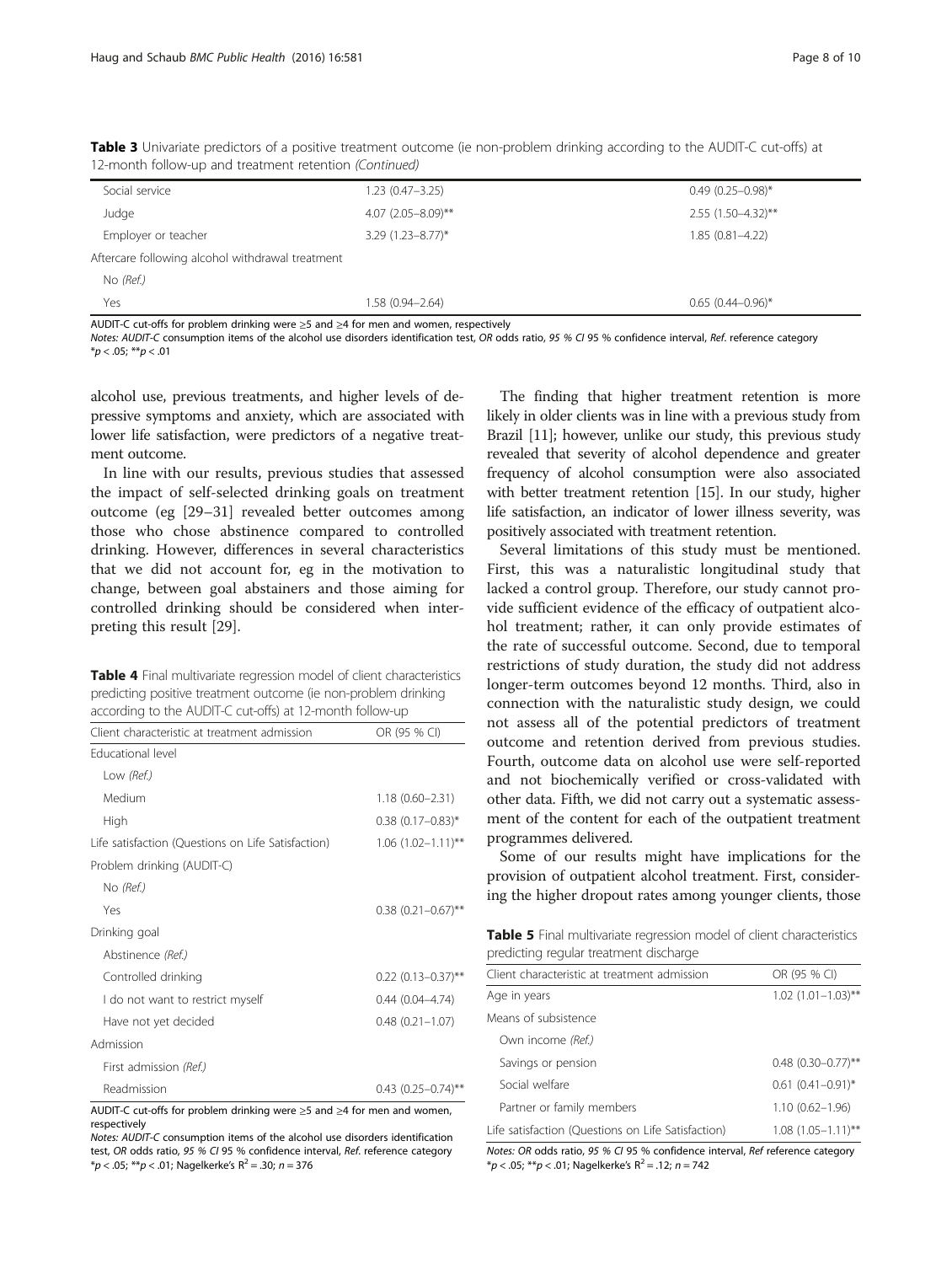<span id="page-8-0"></span>with a lower life satisfaction, and those subsisting on their savings, pension, or social welfare, counsellors might have to make a particular effort to keep these subgroups in treatment, such as by maintaining a good therapeutic relationship. Furthermore, measures such as proactive phone calls in the case of non-compliant individuals or appointment reminders sent via text message might help to increase treatment retention [[32](#page-9-0)]. Considering the better treatment outcome among clients aiming at abstinence compared to those aiming at controlled drinking, clients who are uncertain which goal to pursue should be advised to abstain.

### Conclusions

In conclusion, this study shows that clients receiving outpatient alcohol treatment in Switzerland are very heterogeneous in terms of their pre-treatment alcohol use and drinking goals. Studies on the efficacy of outpatient alcohol treatment should consider this heterogeneity by adopting broad inclusion and outcome criteria and presenting results for different subgroups, eg clients differing in terms of initial alcohol use or drinking goal. The study results on treatment outcome show that a substantial portion of clients can achieve and maintain non-problem drinking until a 12-month follow-up. However, to obtain better estimates of the efficacy of outpatient alcohol treatment, future controlled studies are required, with a random assignment of clients to treatment vs. no-treatment or different treatment options. Given the lower costs of outpatient compared to inpatient and day-hospital treatment [8], future studies should additionally integrate measures on treatment costs and cost-effectiveness of alcohol treatment in order to inform policy decisions.

#### Abbreviations

95 % CI, 95 % confidence interval; AUDIT-C, consumption items of the alcohol use disorders identification test; OR, odds ratio; Ref., reference category

#### Acknowledgements

We would like to thank the staffs and clients of the participating treatment centres: Stiftung Berner Gesundheit, Zürcher Fachstelle für Alkoholprobleme, Aargauische Stiftung Suchthilfe, Beratungszentrum Bezirk Baden, and Blaues Kreuz Bern.

#### Funding

Funding for this study was provided by the Swiss Federal Office of Public Health and the following alcohol treatment centres: Stiftung Berner Gesundheit, Zürcher Fachstelle für Alkoholprobleme, Aargauische Stiftung Suchthilfe, Beratungszentrum Bezirk Baden, and Blaues Kreuz Bern.

#### Availability of data and materials

The datasets generated during the current study are available upon request to the corresponding author.

#### Authors' contributions

SH and MPS were responsible for the study concept and design. SH was responsible for data collection. SH and MPS were responsible for data analyses and interpretation. Both authors read and approved the final manuscript.

#### Competing interests

The authors declare that they have no competing interests.

#### Consent for publication

Not applicable.

#### Ethics approval and consent to participate

This study was approved by the Local Ethics Committee of the Canton of Zurich, Switzerland (KEK-StV-Nr. 05/11). All study participants gave their written informed consent to participate in the study.

### Received: 12 January 2016 Accepted: 12 July 2016 Published online: 16 July 2016

#### References

- 1. Rehm J, Allamani A, Elekes Z, Jakubczyk A, Manthey J, Probst C, Struzzo P, Della Vedova R, Gual A, Wojnar M. Alcohol dependence and treatment utilization in Europe - a representative cross-sectional study in primary care. BMC Fam Pract. 2015;16:90.
- 2. Rehm J, Rehm M, Shield KD, Gmel G, Frick U, Mann K. Reduzierung alkoholbedingter Mortalität durch Behandlung der Alkoholabhängigkeit [Decrease in alcohol-attributable mortality by treatment of alcohol dependents]. Sucht - Zeitschrift für Wissenschaft und Praxis. 2014;60:93–105.
- 3. Dawson DA, Grant BF, Stinson FS, Chou PS. Estimating the effect of helpseeking on achieving recovery from alcohol dependence. Addiction. 2006;101:824–34.
- 4. Bühringer G, Rumpf HJ. Therapieziel Alkohlmengenreduktion: Ein Beitrag zur Verbesserung der Behandlung von Personen mit Alkoholkonsumstörungen? [Reduction of alcohol intake as a therapeutic aim: a contribution to improve the treatment of persons with alcohol-related problems?]. Sucht - Zeitschrift für Wissenschaft und Praxis. 2015;61:5–7.
- 5. Bottlender M, Soyka M. Outpatient alcoholism treatment: predictors of outcome after 3 years. Drug Alcohol Depend. 2005;80:83–9.
- 6. Hildebrand A, Sonntag D, Bauer C, Bühringer G. Treatment of substanceabuse patients in Germany: Results from the 2007 statistical report on substance-abuse treatment facilities. Sucht - Zeitschrift für Wissenschaft und Praxis. 2007;55(Supplement):15–34.
- 7. Weisner C, Ray GT, Mertens JR, Satre DD, Moore C. Short-term alcohol and drug treatment outcomes predict long-term outcome. Drug Alcohol Depend. 2003;71:281–94.
- Weisner C, Mertens J, Parthasarathy S, Moore C, Hunkeler EM, Hu T, Selby JV. The outcome and cost of alcohol and drug treatment in an HMO: day hospital versus traditional outpatient regimens. Health Services Res. 2000;35:791–812.
- 9. Schmidt P, Kufner H, Lohnert B, Kolb W, Zemlin U, Soyka M. Efficiency of outpatient and inpatient alcohol treatment - predictors of outcome. Fortschr Neurol Psychiatr. 2009;77:451–6.
- 10. Mundle G, Brugel R, Urbaniak H, Langle G, Buchkremer G, Mann K. Shortand medium-term outcome of outpatient treatment of alcohol dependent patients. A 6-, 18- and 36-month follow-up. Fortschr Neurol Psychiatr. 2001;69:374–8.
- 11. Fonsi Elbreder M, de Souza e Silva R, Pillon SC, Laranjeira R. Alcohol dependence: analysis of factors associated with retention of patients in outpatient treatment. Alcohol Alcohol. 2011;46:74–6.
- 12. Burtscheidt W, Wolwer W, Schwarz R, Strauss W, Gaebel W. Out-patient behaviour therapy in alcoholism: treatment outcome after 2 years. Acta Psychiat Scand. 2002;106:227–32.
- 13. Bottlender M, Soyka M. Efficacy of an intensive outpatient rehabilitation program in alcoholism: predictors of outcome 6 months after treatment. Eur Addict Res. 2005;11:132–7.
- 14. Aguiar P, Neto D, Lambaz R, Chick J, Ferrinho P. Prognostic factors during outpatient treatment for alcohol dependence: cohort study with 6 months of treatment follow-up. Alcohol Alcohol. 2012;47:702–10.
- 15. Brorson HH, Ajo Arnevik E, Rand-Hendriksen K, Duckert F. Drop-out from addiction treatment: a systematic review of risk factors. Clin Psychol Rev. 2013;33:1010–24.
- 16. Klingemann H, Rosenberg H. Acceptance and therapeutic practice of controlled drinking as an outcome goal by Swiss alcohol treatment programmes. Eur Addict Res. 2009;15:121–7.
- 17. Mertens JR, Kline-Simon AH, Delucchi KL, Moore C, Weisner CM. Ten-year stability of remission in private alcohol and drug outpatient